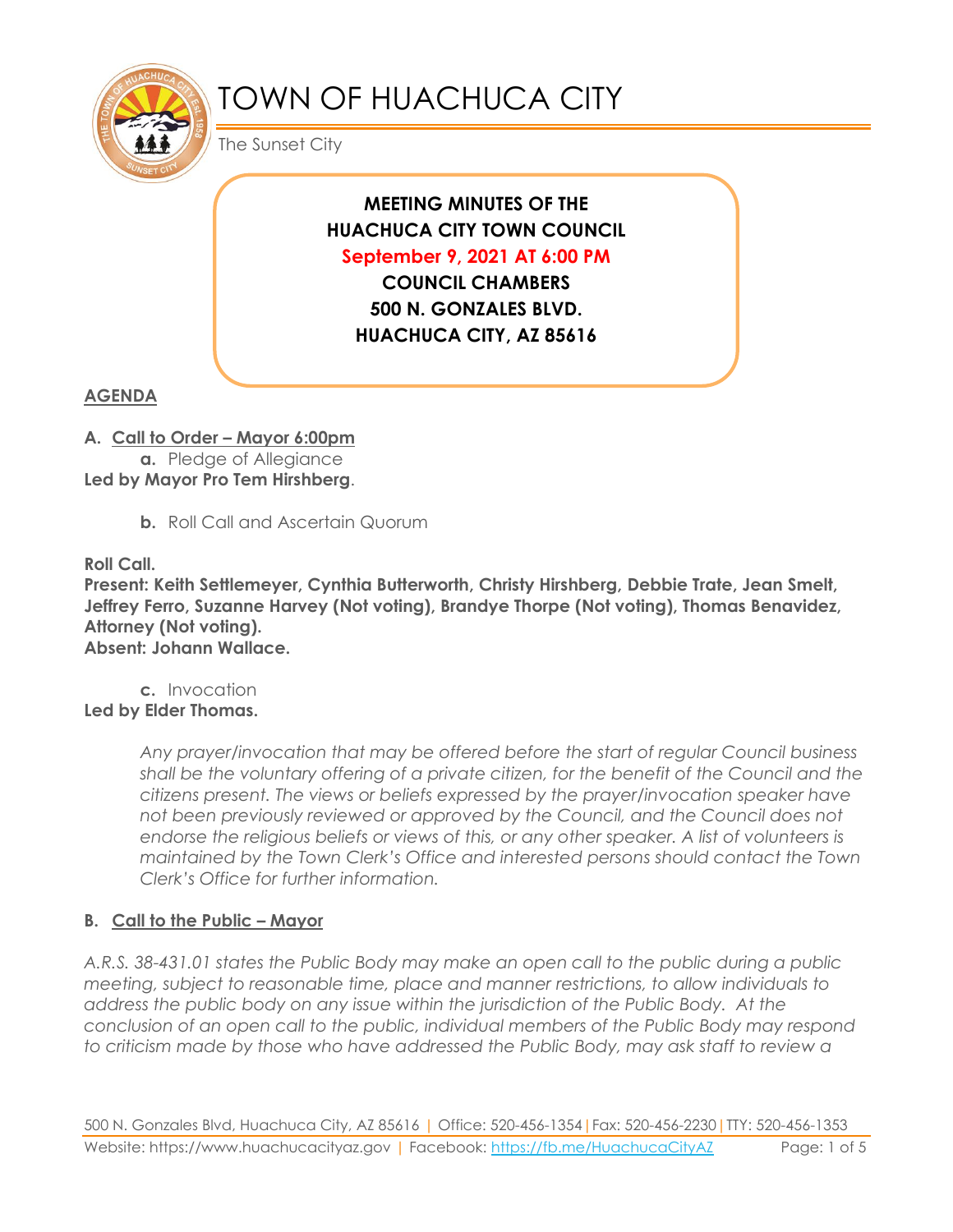*matter or may ask that a matter be put on a future agenda. However, members of the Public Body shall not discuss or take legal action on matters raised during an open call to the public unless the matters are properly noticed for discussion and legal action.*

## **C***.* **Consent Agenda - Mayor**

*All items listed in the Consent Agenda are considered routine matters and will be enacted by one motion of the Council. There will be no separate discussion of these items unless a Member of the Town Council requests that an item or items be removed for discussion. Council Members may ask questions without removal of the item from the Consent Agenda. Items removed from the Consent Agenda are considered in their normal sequence as listed on the agenda, unless called out of sequence.*

C.1 Approval of the Minutes of the Regular Council Meeting and Executive Session held on September 9, 2021.

C.2 Approval of the Payment Approval Report.

**Motion:** Items C.1 and C.2, **Action:** Open for Discussion and/or Action, **Moved by** Christy Hirshberg, **Seconded by** Debbie Trate.

**Motion:** Items on the Consent Agenda, **Action:** Approve, **Moved by** Christy Hirshberg, **Seconded by Debbie Trate.** Motion passed unanimously.

## **D. Unfinished Business before the Council – Mayor**

*Public comment will be taken at the beginning of each agenda item, after the subject has been announced by the Mayor and explained by staff. Any citizen, who wishes, may speak one time for five minutes on each agenda item before or after Council discussion. Questions from Council Members, however, may be directed to staff or a member of the public through the Mayor at any time.*

## **E. New Business Before Council - Mayor**

*Public comment will be taken at the beginning of each agenda item, after the subject has been announced by the Mayor and explained by staff. Any citizen, who wishes, may speak one time for five minutes on each agenda item before or after Council discussion. Questions from Council Members, however, may be directed to staff or a member of the public through the Mayor at any time.*

**E.1 Discussion and/or Action [Karen Lamberton]: Approval of the final draft of the Roadway Inventory Assessment. There will be a presentation from the Sierra Vista Metropolitan Planning Organization [SVMPO] and possibly the project consultant, Rick Engineering, on the final**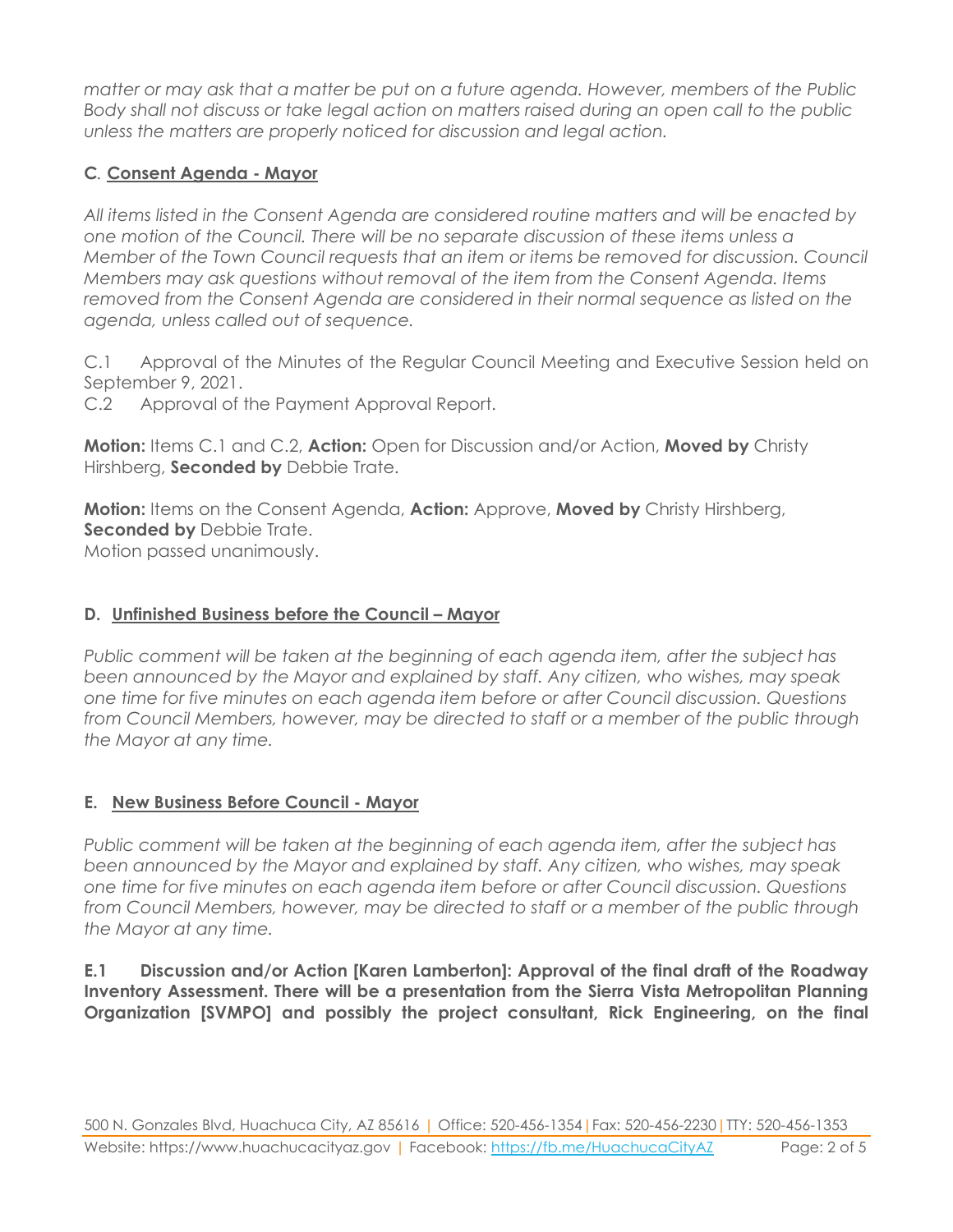**Assessment of the greater Huachuca City area. Traffic counts, pavement conditions, need for transit stops, bicycle lanes and sidewalks may be discussed.**

#### **Motion: Item E.1, Action: Open for Discussion and/or Action, Moved by Christy Hirshberg, Seconded by Debbie Trate.**

Karen Lamberton gives a presentation about the findings of the Roadway Assessment. She advises there should be a Work Session on September 15, 2021 to go over the recommendations and for Council to decide which projects to prioritize. There are just a few minor changes to be made to the final report, however these changes do not affect the content that is presented to Council tonight. There will also be some additional surveys of a couple of streets due to Council recommendations at the prior Work Session.

It is recommended that the Town Code be updated to include a Road Design Standard.

Improvements that should be made by Cochise County to the roads in the portion of lower Huachuca City that is not currently a part of the Town limits are discussed. It is recommended that they be required to make these improvements before the Town should consider annexation.

**Motion:** The final draft of the Roadway Inventory Assessment, **Action:** Approve, **Moved by** Christy Hirshberg, **Seconded by** Debbie Trate.

Motion passed unanimously.

**E.2 Discussion and/or Action [Mayor Wallace]: A PROCLAMATION OF THE MAYOR OF THE TOWN OF HUACHUCA CITY ACKNOWLEDGING SEPTEMBER 11, 2021, AS "PATRIOT DAY" AND "NATIONAL DAY OF SERVICE."**

**Motion: Item E.2, Action: Open for Discussion and/or Action, Moved by Christy Hirshberg, Seconded by Debbie Trate.**

**E.3 Discussion and/or Action [Mayor Wallace]: A PROCLAMATION OF THE MAYOR OF THE TOWN OF HUACHUCA CITY DECLARING THE MONTH OF SEPTEMBER, 2021, AS "CHILDHOOD CANCER AWARENESS MONTH."** 

**Motion: Item E.3, Action: Open for Discussion and/or Action, Moved by Christy Hirshberg, Seconded by Debbie Trate.**

**E.4 Executive [closed] session [Town Attorney], pursuant to A.R.S. 38-431.03(A)(3), (4) and (7), for the Council to discuss with its attorney a proposal received from Amera Re, a Washington Corporation, for the lease and possible purchase of the Town's property located at 830 Arizona Street. The Council might take action to instruct the attorney to draft appropriate documents for the transaction.**

**Motion: Item E.4, Action: Open for Discussion and/or Action, Moved by Christy Hirshberg, Seconded by Debbie Trate.**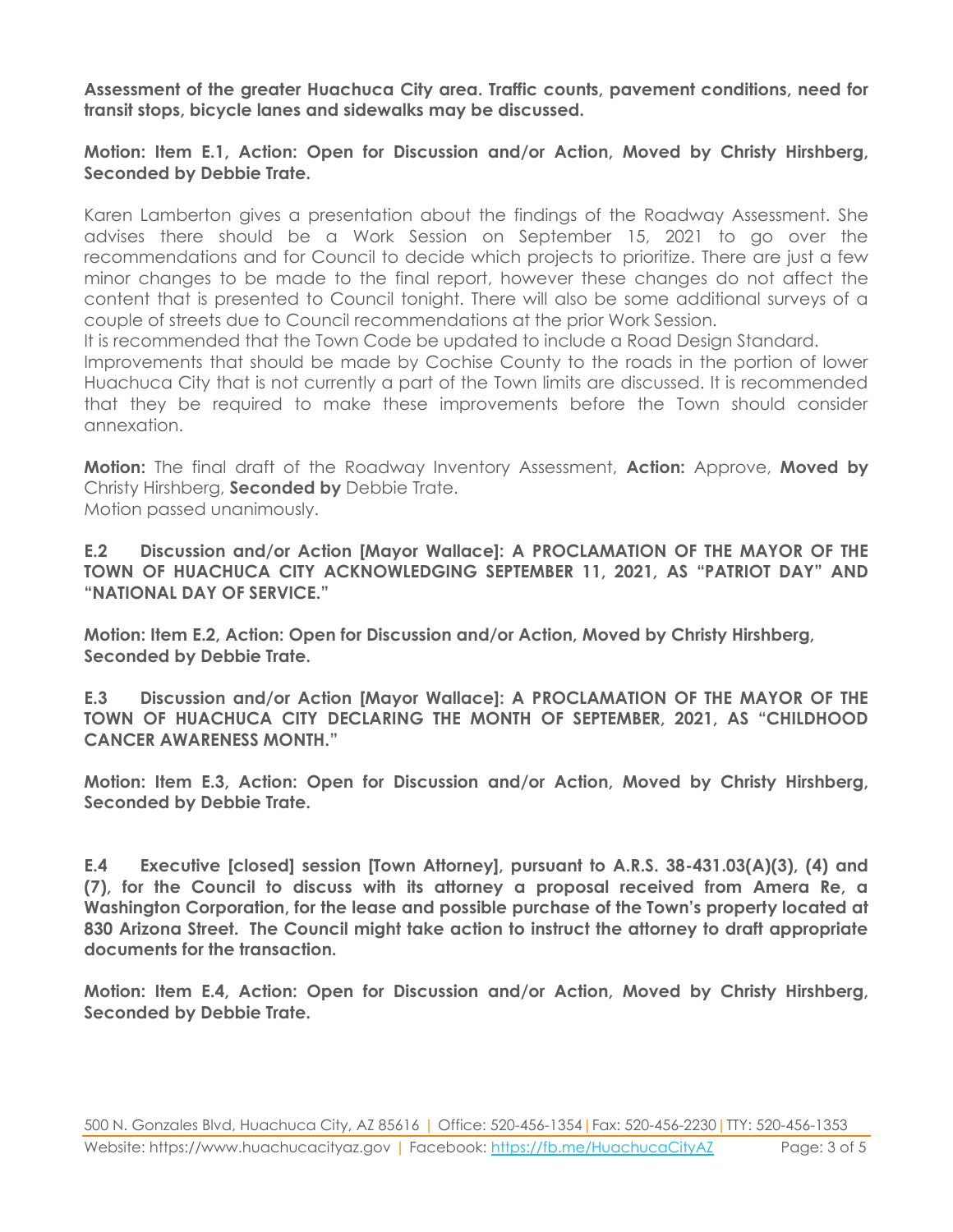**Motion:6:44pm , Action: Enter Closed Session, Moved by Christy Hirshberg, Seconded by Debbie Trate.**

**Motion passed unanimously.**

**Motion:7:16pm , Action: Enter Open Session, Moved by Christy Hirshberg, Seconded by Jean Smelt.**

**Motion passed unanimously.**

**Motion: Draft a formal document and negotiate terms for the lease and possible purchase of the Town's property located at 830 Arizona Street, Action: Direct Staff, Moved by Christy Hirshberg, Seconded by Debbie Trate.**

**Motion passed unanimously.**

**F. Department Director Reports**

**Stephanie Fulton advises of the ribbon cutting ceremony at the book box at the Community Center yesterday.**

**Sam Foster advises of an increase in calls. Both of the Fire Department roofs are in need of repairs. Several staff members have been out due to Covid 19. Fire School had to be cancelled due to the staff shortage. Chief Robert Jarvis Jr. will be starting on September 13th. Dr. Jim Johnson asks that everyone mow their lawns and alleys.**

### **G. Items to be placed on future agendas**

### **H. Reports of Current Events by Council**

Councilmember Jean Smelt got to attend the Arizona League of Cities for a short time. On September 11<sup>th</sup> the Warrior Healing Center is hosting festivities in Sierra Vista.

Councilmember Trate also attended the League Conference.

Councilmember Settlemeyer also attended the Conference.

Councilmember Butterworth reminds everyone to read their water bill and the included newsletter.

Mayor Pro Tem also attended the Conference and got a lot of good information.

### **I. Adjournment**

#### **Motion:** 7:23pm, **Action:** Adjourn, **Moved by** Christy Hirshberg, **Seconded by** Cynthia Butterworth.

Motion passed unanimously.

Approved by Mayor Johann R. Wallace on September 23, 2021.

Mr. Johann R. Wallace Mayor

\_\_\_\_\_\_\_\_\_\_\_\_\_\_\_\_\_\_\_\_\_\_\_\_\_\_\_\_\_\_\_\_\_\_\_\_